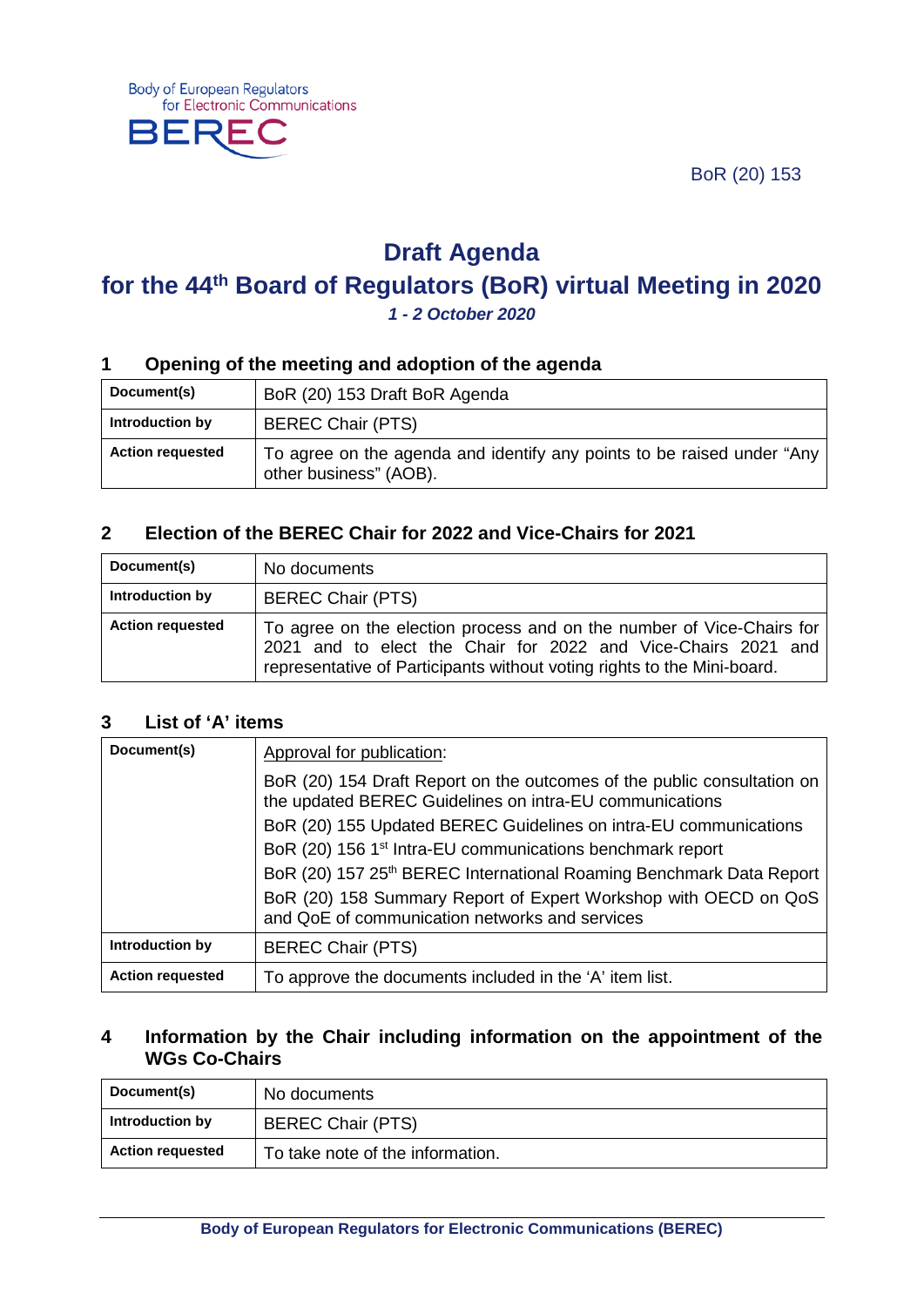# **5 2020 BEREC Work Programme status update and information on major projects underway**

| Document(s)             | BoR (20) 159 Contact lists pack<br>BoR (20) 160 Information on the electronic voting procedures since the<br>last plenary meeting             |
|-------------------------|-----------------------------------------------------------------------------------------------------------------------------------------------|
|                         | BoR (20) 161 Information on planned electronic voting procedures<br>between P3 and P4<br>BoR (20) 162 2020 BEREC Work Programme status update |
| Introduction by         | <b>BEREC Office representative</b>                                                                                                            |
| <b>Action requested</b> | To take note of the information.                                                                                                              |

# **6 Information from the Commission**

| Document(s)             | No documents                     |
|-------------------------|----------------------------------|
| Introduction by         | Commission representative        |
| <b>Action requested</b> | To take note of the information. |

## **7 Planning and future trends**

| Document(s)             | BoR (20) 163 Draft BEREC Work Programme 2021    |
|-------------------------|-------------------------------------------------|
| Introduction by         | Representative of incoming BEREC Chair (BiPT)   |
| <b>Action requested</b> | To discuss and approve for public consultation. |

# **8 Fixed Network Evolution**

| Document(s)             | BoR (20) 164 Draft BEREC Report on the outcome of the public<br>consultation on draft BEREC Guidelines on very high capacity networks<br>BoR (20) 165 Draft BEREC Guidelines on very high capacity networks |
|-------------------------|-------------------------------------------------------------------------------------------------------------------------------------------------------------------------------------------------------------|
| Introduction by         | FNE WG Co-Chair (RTR)                                                                                                                                                                                       |
| <b>Action requested</b> | To discuss and to approve for publication.                                                                                                                                                                  |

## **9 Open Internet**

## **9.1. Draft BEREC Report on the implementation of Regulation (EU) 2015/2120 and BEREC Open Internet Guidelines**

| Document(s)             | BoR (20) 166 Draft BEREC Report on the implementation of Regulation<br>(EU) 2015/2120 and BEREC Open Internet Guidelines |
|-------------------------|--------------------------------------------------------------------------------------------------------------------------|
| Introduction by         | OI Co-Chairs (TRAFICOM/ACM)                                                                                              |
| <b>Action requested</b> | To discuss and to approve for publication.                                                                               |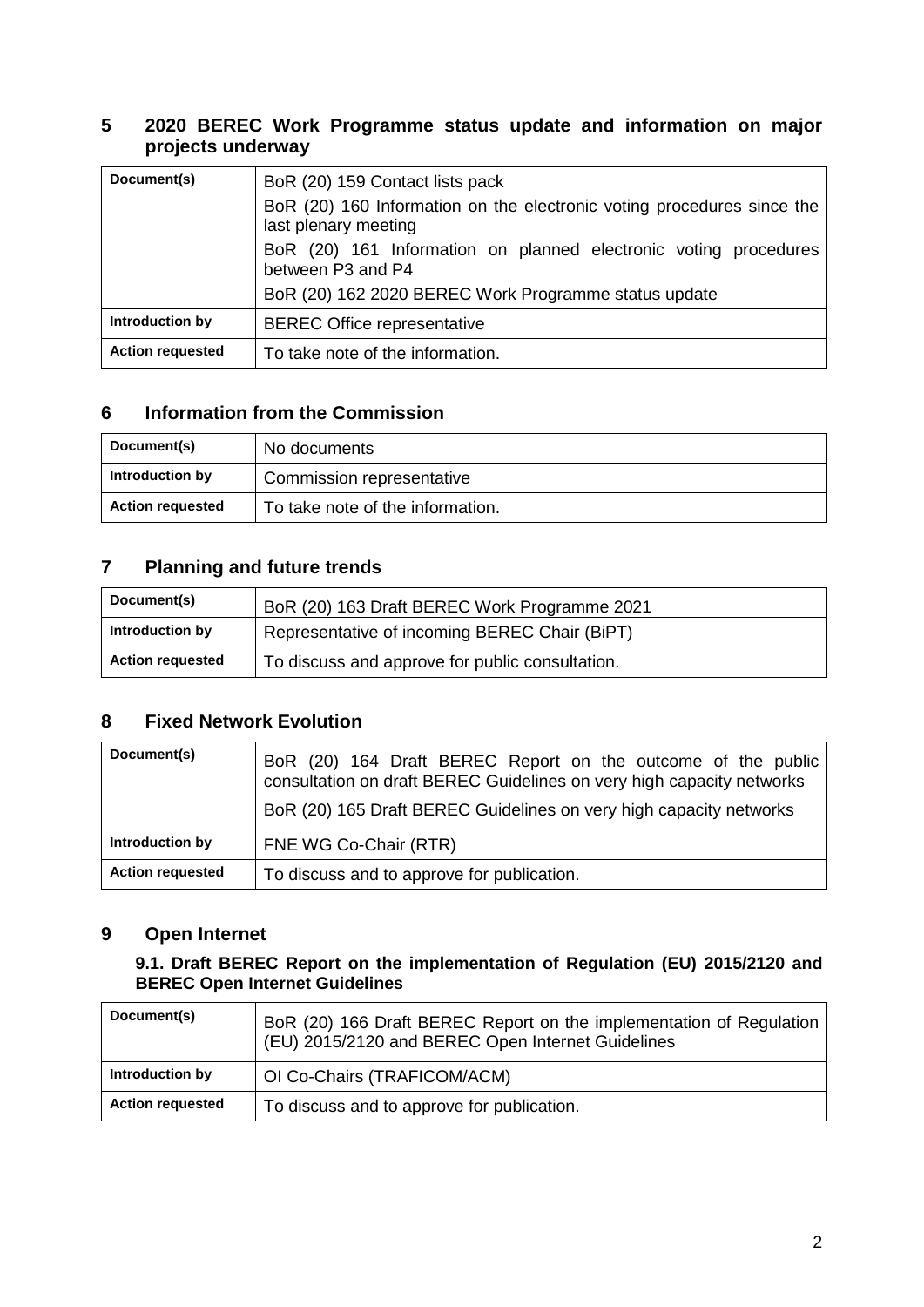#### **9.2. Oral update on the NRA deployment support and sharing of practical experiences of the Net Neutrality Measurement Tool**

| Document(s)             | No documents                             |
|-------------------------|------------------------------------------|
| Introduction by         | OI Co-Chairs (TRAFICOM/ACM)              |
| <b>Action requested</b> | To discuss and agree on the way forward. |

## **10 Statistics and Indicators**

#### **10.1 (poss.) Oral update on BEREC input to the Commission's delegated act setting single EU-wide maximum MTR and FTR**

| Document(s)             | No documents                     |
|-------------------------|----------------------------------|
| Introduction by         | SI WG Co-Chairs (CNMC/ANACOM)    |
| <b>Action requested</b> | To take note of the information. |

## **10.2 Draft BEREC Report on harmonised data collection regarding OTT services**

| Document(s)             | BoR (20) 167 Draft BEREC Report on harmonised data collection<br>regarding OTT services |
|-------------------------|-----------------------------------------------------------------------------------------|
| Introduction by         | SI WG Co-Chairs (CNMC/ANACOM)                                                           |
| <b>Action requested</b> | To discuss and to approve for internal use.                                             |

#### **10.3 Draft BEREC Guidelines to assist NRAs on the consistent application of geographical surveys of network deployments, Phase II**

| Document(s)             | BoR (20) 168 Draft BEREC Guidelines to assist NRAs on the consistent<br>application of geographical surveys of network deployments, Phase II |
|-------------------------|----------------------------------------------------------------------------------------------------------------------------------------------|
| Introduction by         | SI WG Co-Chairs (CNMC/ANACOM)                                                                                                                |
| <b>Action requested</b> | To discuss and to approve for public consultation.                                                                                           |

## **11 Market and Economic Analysis**

| Document(s)             | BoR (20) 174 Draft BEREC opinion on the European Commission's draft<br>Recommendation on relevant product and service markets susceptible to<br>ex ante regulation |
|-------------------------|--------------------------------------------------------------------------------------------------------------------------------------------------------------------|
| Introduction by         | Market and Economic Analysis WG Co-Chairs (Arcep/CNMC)                                                                                                             |
| <b>Action requested</b> | To discuss and agree on the way forward.                                                                                                                           |

# **12 Remedies**

| Document(s)             | BoR (20) 169 Draft BEREC input to the revision of the Commission's<br>access recommendations |
|-------------------------|----------------------------------------------------------------------------------------------|
| Introduction by         | <b>REM WG Co-Chairs (BNetzA/UKE)</b>                                                         |
| <b>Action requested</b> | To discuss and to approve for publication and submission to the EC.                          |